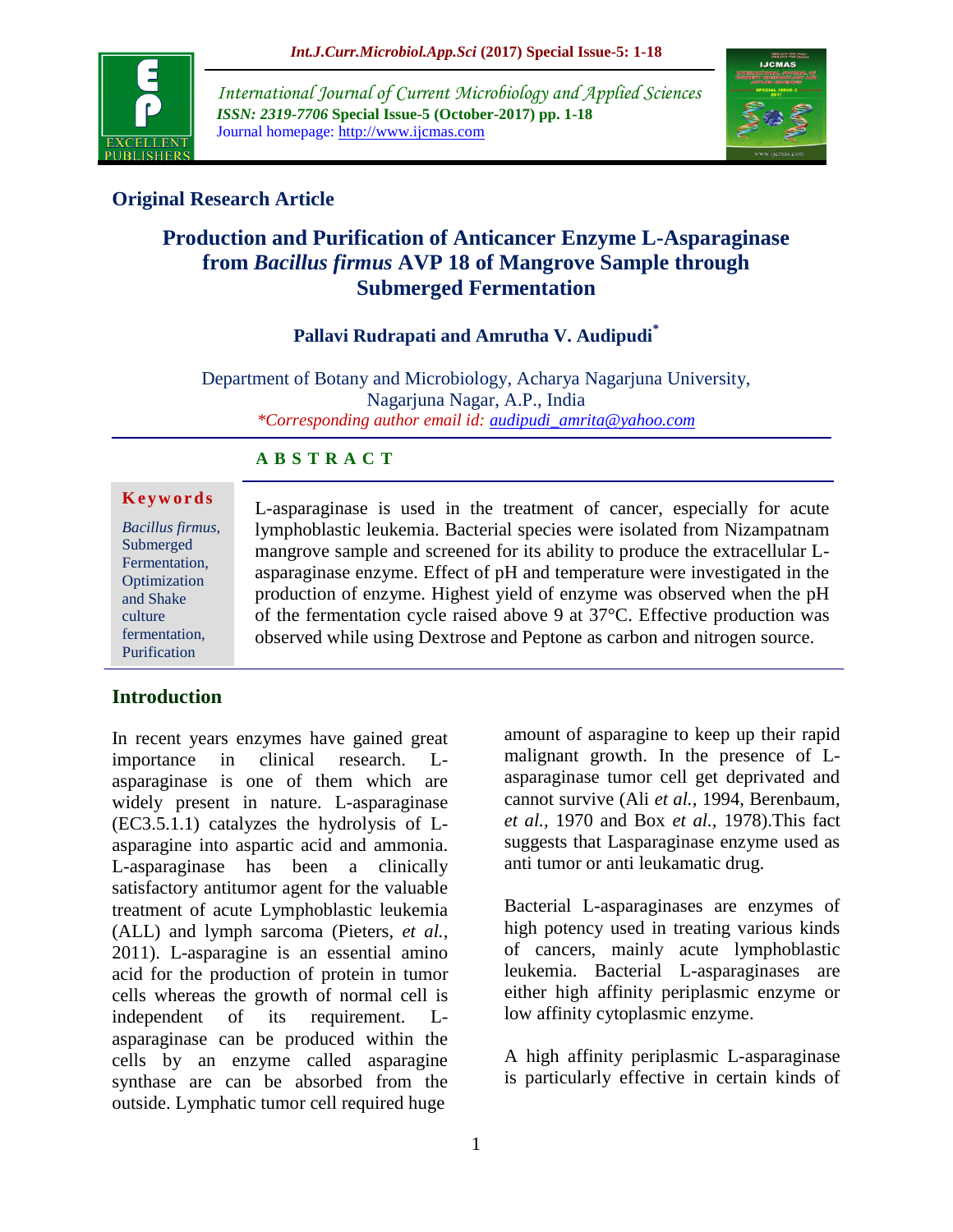cancer therapies (Maria *et al.,* 2004 and stecher *et al.,* 1999).

L-asparaginase is widely distributed among the microorganism, animals, and plant. The microorganisms are a better source of Lasparaginase because they can be cultured easily (Howard *et al.,* 1968, Peterson *et al.,*  1996, Tosa *et al.,* 1971, Davidson L *et al.,* 1977, Dejong *et al.,* 1972 and Dhevendaram *et al.,* 1999).*Erwinia caratovira*, *Corynebacterium glutamicum*, *Bacillus* sp, *Psudomonas stutzeri,* and *E. coli* are most commonly used microorganisms for the production of L-asparaginase (Shwu *et al.,* 1998 and Appel, *et al.,* 2007). Lasparaginase from *E. chrysanthemi* is pharmacologically active and that from *E. coli* is also having anti tumor effect.

Since these two L-asparaginases possess different immunological specification and the availability to provide an important alternative therapy. Unlike other chemotherapy agents, it can be given as intramuscular, intravenous or subcutaneous injections without fear of any side effect or tissue irritation (Hill *et al.,* 2002).

The exact mechanism of L-asparaginase is still unknown although hydrolysis proceeds in two steps via beta-acylenzyme intermediates (Kornbrust, 2009). Lasparaginase also plays important role in biosynthesis of aspartic acid family of amino acids. Different types of L-asparaginase can be used for different pharmacological and industrial application. L asparaginase is used to reduce the formation of acrylamide (El-Bessoumy, 2014). The main side effect is hypersensitivity or allergic reactions; anaphylaxis is a possibility. Additionally it can also be associated with a coagulopathy as it decrees protein synthesis, including synthesis of anti coagulant factor, leading to bleeding or thrombolytic events such as

stroke (Pradeep, *et al.,* 2010 and Heesgen *et al.,* 1996).

### **Mechanism of Action**

In normal cells, the asparaginase used for protein synthesis is generated from aspartate by asparagine synthase. Outside the cell asparagines is converted into aspertate by Lasparaginase. L- asparaginase causes selective toxicity for tumor cell because they lack L- asparaginase synthase (Abuchowski *et al.,* 1984 and Alegre *et al.,* 1993). Lasparaginase catalyses the hydrolysis reaction to convert L-asparaginase into L aspertate and ammonia (Boos *et al.,* 1996). (Fig. 1). Asparagine is required for cell survival and DNA synthesis; however, most of the cells are capable to synthesizing asparaginase from glutamine (Roberts *et al.,*  1968 and Giovanni, *et al.,* 1973).

Acute lymphoblastic leukemia cells lack adequate level of the asparagines synthase and cannot survive in asparagine depletion. Asparginase is cycle specific for the G1 of cell cycle (Illarionova, *et al.,* 1980).

# **Properties**

L-asparaginase catalyses the deamination reaction to produce L- aspartic acid and ammonia. L-asparaginases are mainly tetrameric in nature. In some harsh condition like high PH and freeze drying changed the tetramer structure of the enzyme in to monomer (Hellman, *et al.,* 1983, Hess J *et al.,* 2002, Hill J *et al.,* 2002, Howard *et al.,* 1968, Joner, *et al.,* 1976 and Kamble, *et al.,*  2012). For enzyme activity ionization and deionization of the functional group of the active center are responsible. L-asparginase has anticancer and antitumor property. It is used as anticancer agent because it is biodegradable and non-toxic (Jones *et al.,* 1977).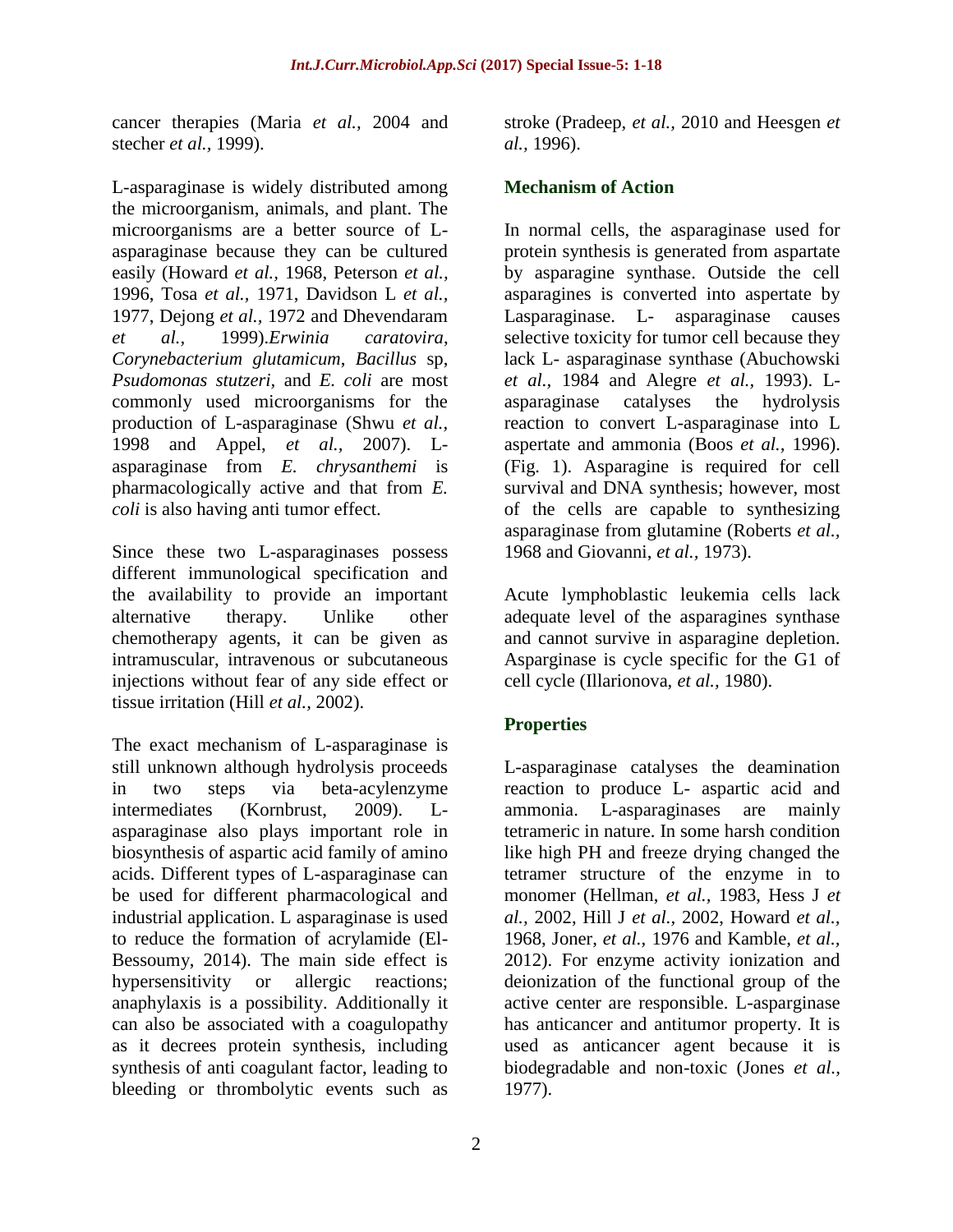#### **Materials and Methods**

# **Materials**

M9 medium was obtained from Himedia laboratories, Mumbai. Standard Lasparaginase, L-Asparagine monohydrate and Nesslers reagent was purchased from National scientific products, Guntur. Di-Potassium hydrogen phosphate, sodium potassium tartrate and remaining chemicals and reagents were obtained from Qualigens.

### **Sample collection**

Mangrove soil samples were aseptically collected from mangrove sediments of Nizampatnam, Guntur, A.P, India. In a sterile container for the isolation of L-Asparaginase producing organisms under laboratory conditions.

### **Isolation of Bacteria**

Isolation of bacteria were performed by the serial dilution technique Aneja,K.R. *et al.,*2003.using nutrient agar medium (Peptone, 5.0 g; Beef-extract, 3.0 g; Sodium chloride, 5.0 g; agar-agar, 20.0 g per liter of distilled water). The sterilization of the media components were carried out in an autoclave at 121°C at 15 lbs. pressure for 30 minutes. Approximately 20 ml of media was poured into pre - sterilized Petri dishes and allowed to solidify. The sample (1g) was serially diluted up to 10-6 dilutions. A 0.1 ml of this dilution was aseptically spread over the surface of poured petridishes having nutrient agar medium. The plates were then incubated at 37**°C** for 48 hours. A colony appeared with characteristics of bacterial morphology was isolated and purified using nutrient agar medium. After purification, all the isolated bacteria were maintained on nutrient agar slants and stored at 4°C for further use.

#### **Screening of L-asparaginase producer by plate assay**

The strains obtained from the above steps were subjected for rapid screening of Lasparaginase production by plate assay method. The modified M9 medium was supplemented with phenol red dye (2.5% prepared in ethanol and the pH was adjusted to 7.0). The media was autoclaved and plates were prepared. Control plate was maintained without asparagine. The plates were inoculated with bacterial strain isolated from the mangrove sample. The zone was observed after 48 hrs (Gulati R *et al.,* 1997).

# **Molecular Identification**

Pure culture of AVP 18 bacterial isolate was grown until log phase achieved and genomic DNA was isolated essentially (Bazzicalupo *et al.,* 1995). The amplification of 16S rRNA gene was done by using universal bacterial primer 1492R (5´- TACGGYTACCTTGTTACGACTT-3´) and 27F (5´ AGAGTTTGATCMTGGCTC AG-3´) as per the conditions (Pandey P *et al.,* 2005). The PCR product was sequenced at Macrogen South Korea. The sequences obtained were compared with those from the GenBank using the BLAST program and Phylogenetic trees reconstructions were obtained by the Neighbor joining method 1000 bootstrap replicates were performed to assess the statistical support for each branch in the tree (Astchul 1990,Tamura 2007).

# **Preparation of Production Medium**

The medium contained Na2HPO4.2H2O, 6.0 g; KH2PO4, 3.0 g; NaCl, 0.5 g; Lasparagine, 10.0 g; 1moll-1 MgSO4.7H2O, 2.0 ml; 0.1 M solution of CaCl2.2H2O, 1.0 ml; 20% glucose stock, 10.0 ml; agar 20.0 g. per liter of distilled water. The medium was supplemented with 0.005% phenol red dye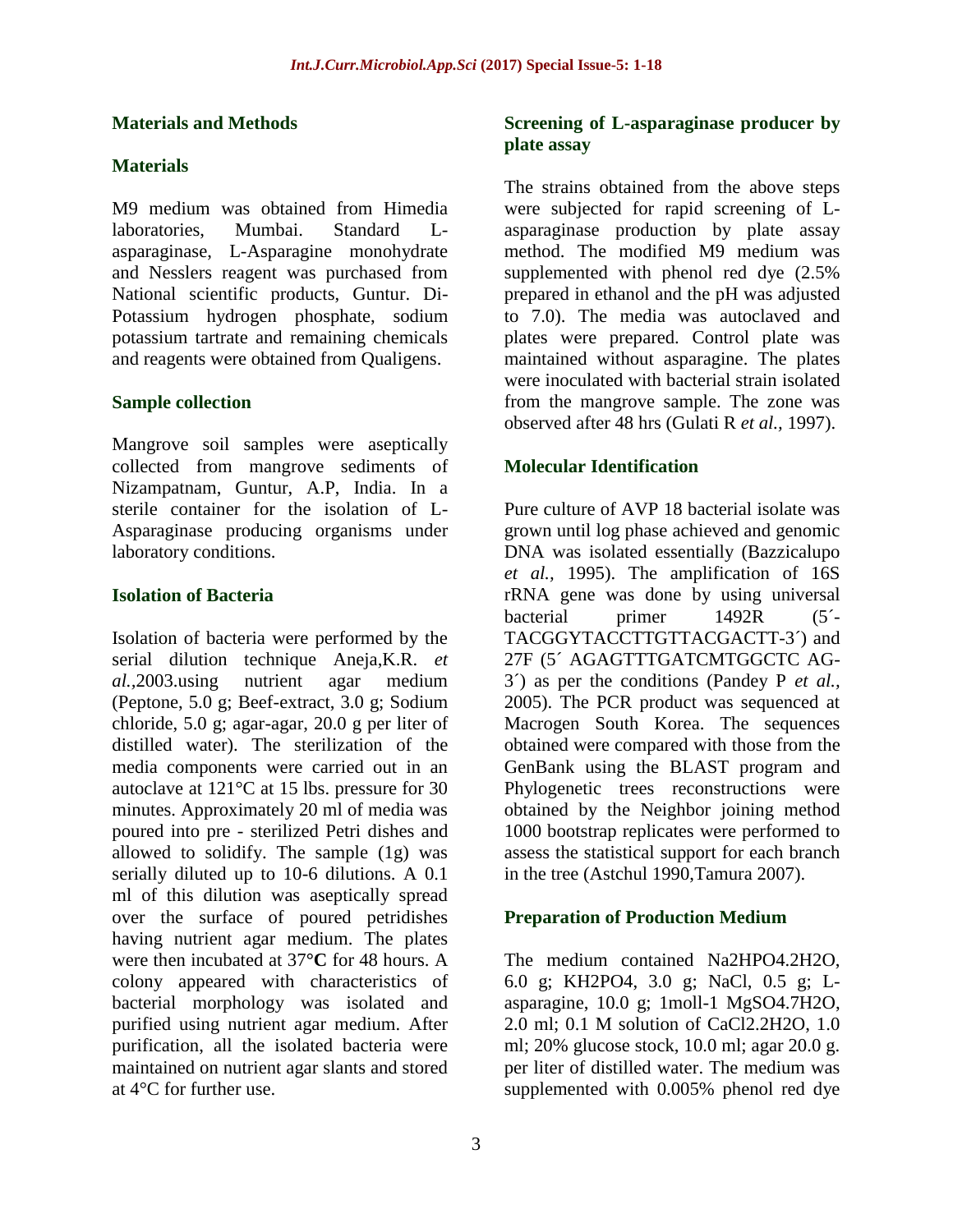(prepared in ethanol) and the pH was adjusted to 6.2 using 1N HCl. 9 ml of medium was poured in each tube and were sterilized. The tubes were inoculated with test organisms by using one loopful culture of bacteria and incubated at 37**°**C for 5 days. A set of tubes were also run as control without L-asparagine. The modified - M9 medium contains 1% L-asparagine as sole source of nitrogen. L-asparaginases hydrolyses L-asparagine into L-aspartic acid and ammonia.

#### **Production of L-asparaginase by Submerged Fermentation**

The Erlenmeyer flask (250ml) having 50 ml broth were inoculated with spore suspension after autoclaving and incubated at 150 rpm for 72 hours at 37°C. Uninoculated medium was served as control. At the end of incubation, culture filtrates were obtained by centrifugation at 8000 rpm for 15 min.

The supernatant was then used as crude extract for L-asparaginase activity and stored at 4°C for further use. The production of L-Asparaginase was studied at different inducers and enhancers like pH ranges, temperature, Salinity concentrations, Carbon sources, Amino acids, Nitrogen sources, Phosphate sources, Metal /Mineral salts

# **Determination of L-asparaginase Activity**

The rate of hydrolysis of L-Asparagine was determined by measuring the ammonia released using Nessler's reaction (Mashburn *et al.,* 1964). The color reaction was allowed to develop for 10 min and the absorbance read at 480 nm with a spectrophotometer. The ammonia liberated was extrapolated from a curve derived with ammonium sulphate. One unit (U) of L-Asparaginase was defined as that amount of enzyme which liberates 1 μ mole of ammonia per minute under the assay conditions

(Theantana *et al.,* 2007).

### **Partial Purification of Enzyme**

The culture filtrate was filtered through Whatman No. 1 filter paper and centrifuged at 8000 rpm for 10 min at 4°C. The culture filtrate (crude enzyme) was brought to 45 per cent saturation with ammonium sulphate at pH 8.4 and kept overnight in a cold room at 4°C. It was thereafter subjected to centrifugation at 8000 rpm for 10 min at 4°C. The precipitate was discarded, while the supernatant was brought to 80 per cent saturation with ammonium sulphate and centrifuged at 8000 rpm at 4°C for 10 min. The precipitate from this step was collected and stored at 4°C.

#### **Kinetics of the Partial purified Lasparaginase Enzyme**

To measure the kinetics of L-asparaginase, Michaelis constant (Km) and Maximal velocity (Vmax) of the partial purified enzyme was determined. They are one of the important parameters for the evaluation of the potential usefulness of the enzyme for anti-leukemic therapy. They were determined using L-asparaginase as substrate in the range of 0.01M-1M concentration. Each reported velocity I the mean of at least three measurements. The apparent Km was determined (Basha *et al.,* 2009).

#### **Bio processing of L-Asparaginase under Solid State Fermentation (SSF)**

The culturable microorganisms can be manipulated and processed due to their small size and huge reproduction capabilities (Kelecom *et al.,* 2002). The scaling up and mass production are relatively easy in microorganisms where they can be grown in large-volume. Many microorganisms can be stored for an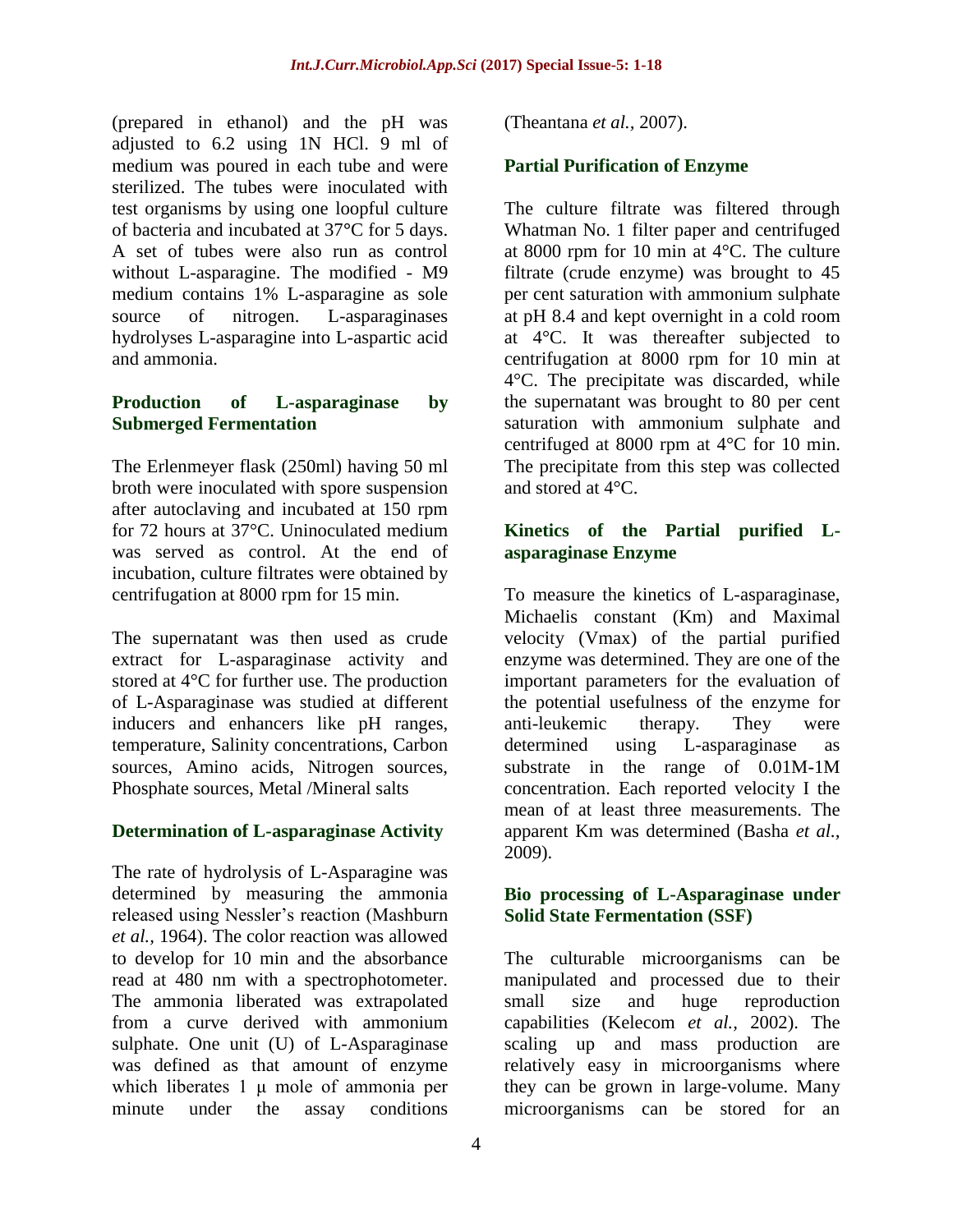indefinite time, ensuring availability of the targeted source organism. The microorganisms can be manipulated both physico-chemically and genetically to increase yields of desired natural products (Duval *et al.,* 2002).Coconut oil cake, Coffee, Green tea, Groundnut oil cake, Red gram and Sesame oil cake, procured from a local oil extracting unit of Guntur, Bapatla and Narasaraopet, Andhra Pradesh, India were used as the substrate. The substrate was dried at 60°C for 72h to reduce the moisture content to approx. 5% and ground to a desired size. Ten grams of each substrate was measured into 250 ml Erlenmeyer flasks into which a supplemental salt solution was added properly to get the desired moisture level. The salt solution composed of 6.0 g/L Na2HPO4.2H2O, 3.0 g/L KH2PO4, 0.5 g/L MgSO4.7H2O, and 0.5 g/L NaCl. Lasparagine was supplemented as inducer for synthesis of enzyme L-asparaginase (Kharwar R.N *et al.,* 2011).Content was mixed properly and autoclaved at temperature 121°C (pressure 15 psi) for 15 min. The sterilized fermentation media was inoculated with 2.0 ml of Inoculum, mixed thoroughly and incubated at 37°C for 5 days in a stationary condition. Each experiment was done in triplicate.

# **Extraction of Crude Enzyme**

The recovery of crude L-asparaginase from the fermented material was done by simple extraction method. For this, the fermented substrate was mixed thoroughly with 50 ml of 50 mM phosphate buffer (pH 7.0) and the contents were agitated for 1 h at room temperature in a rotary shaker at 150 rpm. The liquid was filtered off through Whatmann No.1 filter paper and the resulting clear filtrate. The filtrate was then centrifuged at 8000rpm for 15 min to get enzyme as clear supernatant (Moorthy V. *et al.,* 2010).

#### **Assay of L-asparaginase Activity**

Enzyme activity of the bacterial isolate AVP 18 was determined by quantifying ammonia production with Nessler's reagent. Add 0.1ml sample of culture filtrate (enzyme solution), to 0.9 ml of 0.1 M Tris-hydroxy methyl amino methane buffer (pH 8.5), and 1 ml of 0.04 M L-asparagine and incubated for 10 min at 37°C. The reaction is stopped by the addition of 0.5 ml of 15%  $(W/v)$ Trichloroacetic acid. After centrifugation, a 1 ml portion of the supernatant fluid is diluted to 3 ml with distilled water and treated with 1.0 ml of Nessler's reagent and 1.0 ml of 2.0 M NaOH. The absorbance of the resultant color was read after 20 min at 480nm in UV/Visible Spectrophotometer. The OD was then compared to a standard curve prepared from solutions of ammonium sulfate as the source. Blank was prepared by without asparaginase enzyme sample (Produced in production medium). One unit (IU) of L-asparaginase is that amount of enzyme which liberates 1 μmole of ammonia in 1 min at 37°C.

#### **Results and Discussion**

#### **Isolation of Bacteria**

Bacterial strains were isolated from soil samples collected from 10 ft depth of Nizampatnam marine soil sediment of Guntur district. The soil samples were serially diluted plated.

#### **Screening of L-asparaginase producer by plate assay**

Isolates obtained were screened for the production of the enzyme L-asparaginase by using plate assay method (qualitative method). Results obtained showed higher intensity of pink coloration for nine out of forty seven cultures tested (Figure 1).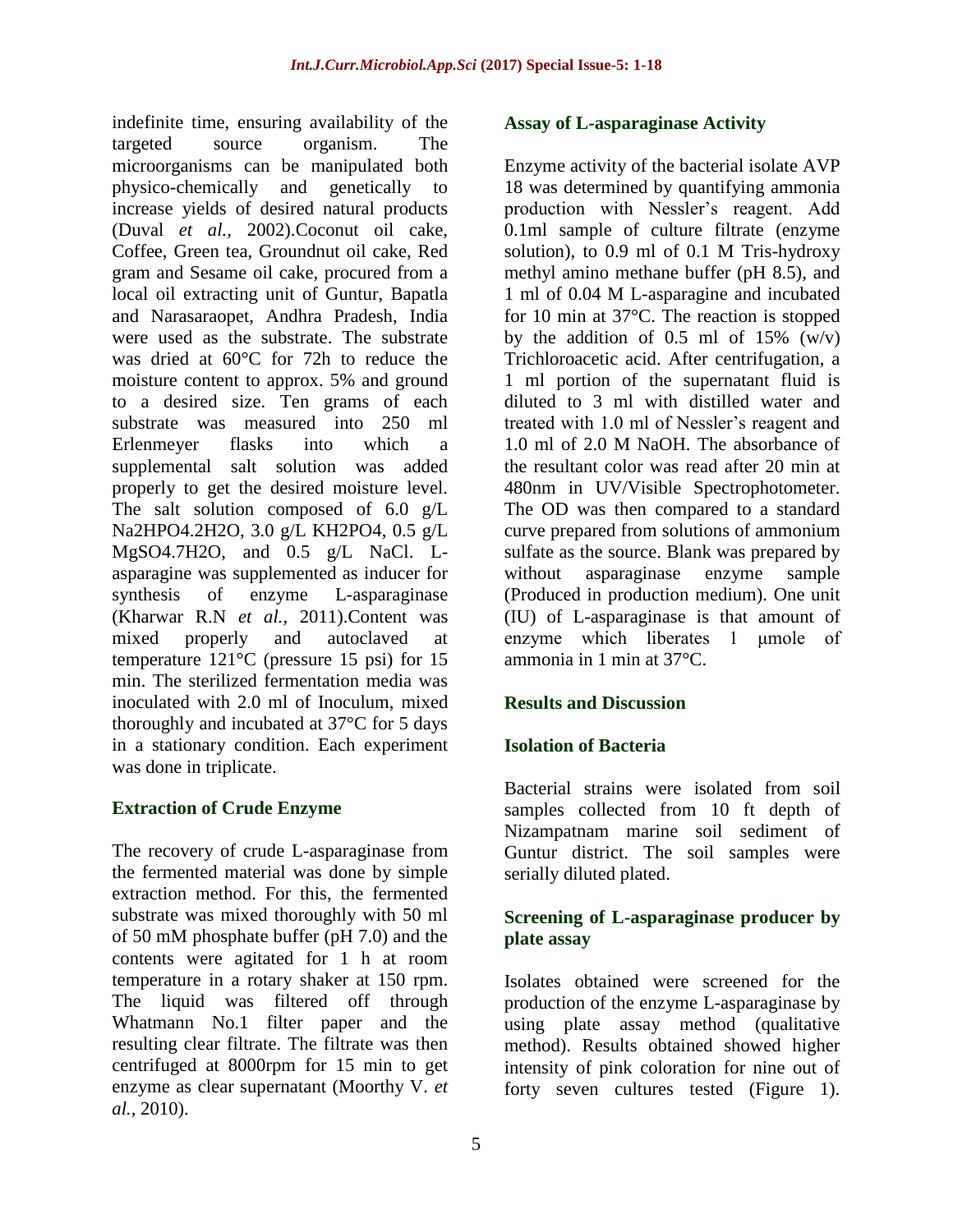Cultures giving positive test with plate assay method were then checked for enzyme activity quantitatively. Results obtained showed that one of the nine tested cultures gave higher enzyme activity and therefore it was selected for further optimization studies on L-asparaginase production.

### **Molecular Identification**

The bacterial strain AVP 18 was classified to be *Bacillus sp.* A 1466 bp PCR product of gene was amplified from the genomic DNA of AVP 18.A sequence similarity showed that the 16srDNA gene sequence of AVP 18 had 99% similarity to the 16srDNA of *Bacillus firmus* strain and *Bacillus* species PPB2(AC:HM771657).The sequence was blast in NCBI and for analysis. Based on phylogenetic analysis revealed that AVP 18 was closely related to *Bacillus firmus*  (Figure 2) and sequence was deposited in NCBI as *Bacillus firmus* AVP 18 with accession number KF527832.

The selected AVP18 bacterial strain with anticancer properties was found to be with L- asparaginase activity, an essential tumor controlling enzyme. Our results supported the hypothesis that the marine bacterial strains with medicinal properties.

# **Determination of L-Asparaginase activity**

The L-Asparaginase activity was assayed by Nesslerization method, a most common method for activity estimation. This was performed by quantifying ammonia formation in a spectrophotometric analysis at 450 nm for the respective concentrations and the observed values are shown in optimisation studies.

### **Enzyme Kinetics of Partial purified L-Asparaginase Enzyme**

An attempt was made to evaluate the extent

of improvement in production of Lasparaginase in the modified formulated production media with necessary inducers and enhancers. 5 folds of enhancement in Lasparaginase production observed with modified production medium indicating highly significant improvement so far observed. Enzyme kinetics, Vmax and Km values were studied at different substrate concentrations (0.01-1 M) and at different incubation periods (24 hrs, 48 hrs and 72 hrs). At 24 hrs of incubation, Vmax value of L-asparaginase is 108.08 and Km value is 0.09. At 48 hrs, Vmax is 170.95 and Km value is 0.1 and at 72 hrs AVP 18 showed 201.83 Vmax value and 0.3 Km value. Enzyme kinetics study revealed that L-Asparaginase of AVP 18 showed Vmax at 0.3 M substrate (Figure 3). Enzymatic activity of the strain

AVP18 measured at physiological temperature showed lower Km values. The Km values obtained were closer those of some mesophilic L-asparaginase of earlier studies.

#### **Bio processing of L-Asparaginase under Solid State Fermentation (SSF)**

Solid state fermentation (SSF) has gained fresh and plentiful attention of researchers to overcome the drawbacks of submerged fermentation. SSF has several advantages over submerged fermentation such as lesser energy requirements, very low risk of bacterial contamination, lower need of water and less environmental concerns regarding the disposal of solid waste Doelle *et al.,* 1992. Additionally, the utilization of agrowaste solid as a substrate for carbon and energy requirement under SSF makes this approach environmental friendly. Because of optimum moisture level and low volume of medium per unit weight agro industrial byproducts are generally used as solid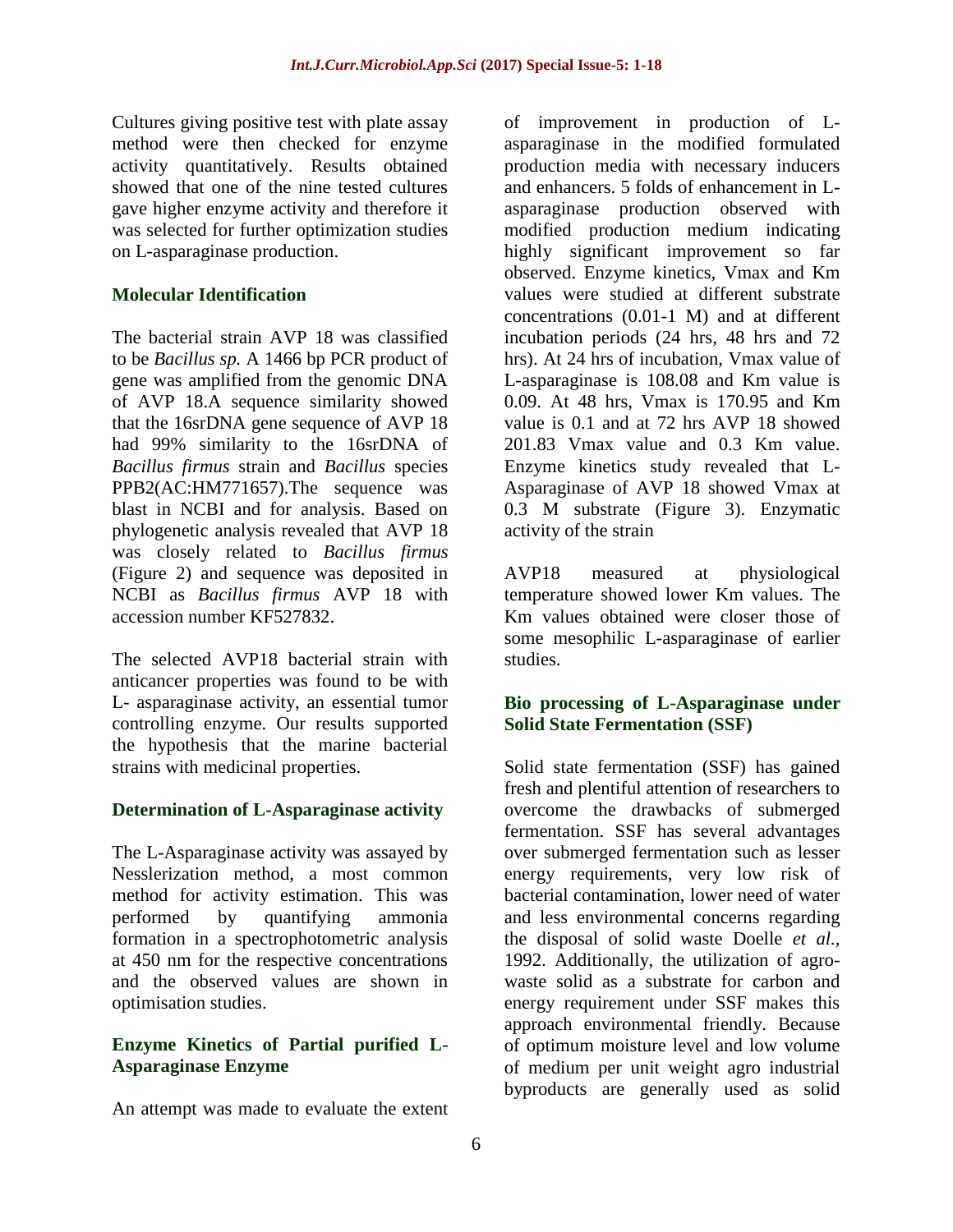substrates for bioprocessing of enzymes. SSF of Lasparaginase of fungal origin was extensively studied than bacterial Lasparaginase.

Earlier studies revealed that incubation period for production of L-asparaginase production varies from species to species *Aspergillus terrus* showed maximum Lasparaginase production at 96 hrs of incubation under SSF and showed variation in production of L-asparaginase with substrate and incubation period Balasubramanian, *et al.,* 2012, Akilandeswari, 2012 *et al.,* Siddalingeshwara, *et al.,* 2011 and Khamna, *et al.,* 2009 reported asparaginase production by isolated *Bacillus circulans*  MTCC 8752 under solid state fermentation using different agricultural materials like red gram husk, Bengal gram husk, coconut, and groundnut cake Hymavathi, *et al.,* 2009.

In present study an attempt was made for maximum production of L-asparaginase with 6 different solid substrates of different composition of carbon and energy sources.

Out of the six substrates tested for their suitability to support SSF production of Lasparaginase, Ground nut oil cake appeared to be the best substrate supporting maximum enzyme activity of 185.29 IU after 5 days of incubation. Green tea supported 173 IU, Sesame oil cake supported 146.32 IU, Coffee supported 139.7 IU, Red gram supported 131.25 IU, while Coconut oil cake supported 124.26 IU for L-asparaginase activity (Figure 4). As maximum activity was seen using Red gram husk therefore, Red gram husk might be the potential solid substrate for bioprocessing.

#### **Production of L-asparaginase by Submerged Fermentation**

Production of L-asparaginase was found to

be maximum at  $37^{\circ}$ c (24.26 IU/ml) and varies with incubation period at 37°c indicating optimization of incubating period also exhibit a significant role (Figure 5). The significance of the incubation temperature in the development of sub merged fermentation process is such that it could determine the effects of inhibition, cell viability and death. However, the enzyme production reduced gradually with further increase in incubation temperature. This may be due to heat that accumulates in the medium, because of poor heat dissipation which could lead to a further drop in the oxygen level and thereby reducing the growth of the test organism. The optimum temperature and stability of enzyme to temperature was determined by gaffer protocol. The optimum temperature for L-asparaginase activity is 37°C Lasparaginase active at a wide range of temperature condition from 30 to 75°C Maladkar, 1993 and Gallogher, 1989. Beyond this temperature the enzyme becomes unstable. This property of enzyme plays important role for complete elimination of asparagine from the patient body when they treated with L- asparaginase in vivo. The residual activity is 100% at 70°C for 30 and 60 minutes At 77°C it retain 100% activity Frank, B. H., *et al.,*1977 and Sarqius *et al.,* 2004 have reported 30°C is suitable for L-asparaginase production through submerged fermentation by using *A. terreus* and *A. tamari*. Siddalingeshwara (2010) reported optimized temperature as 30°C by *Emericella nidulans*. Yogendrasingh *et al.,* (2012) observed the maximum activity at 30ºC by *Bacillus aryabhattai* strain ITBHU02

Enzyme production of AVP 18 showed variation at different pH. L-asparaginase production was found to be maximum (29.04 IU/ml) at pH 9 and observed to be gradually decreased beyond pH 12(Figure 6) Growth and metabolism along with enzyme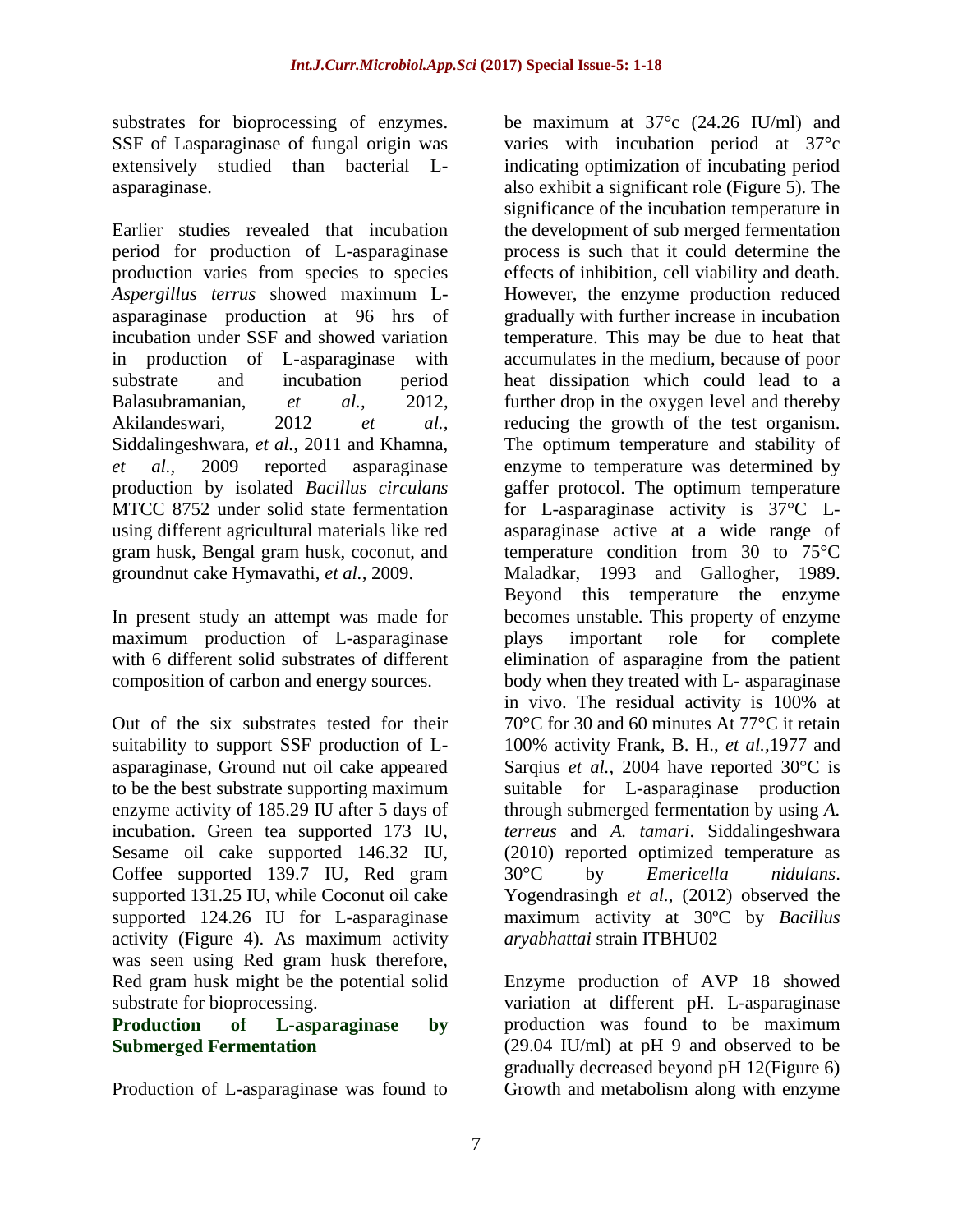production is governed by an important factor called pH. Different pH optima and any modification in their pH optima could result in a decrease in their enzyme activity. Experiments were carried out to find the optimum pH in order to maintain the favourable conditions for increased Lasparaginase production. This was established by carrying out the fermentation by varying the pH from 5-14. The Lasparaginase activity below pH 8 would not be expected to be effective for the treatment

of the tumor patient. The membrane bound L- asparaginase from *T. pyriformis* acts optimally at pH9.6. The enzyme activity is slightly lowered at pH value of 7.5 to 8.0. *E. carotovora* L- asparaginase is evidently more stable than *E. coli* enzyme in the alkaline pH region. G.Thirumurugan *et al.,* 2011 reported an optimum asparaginase production at pH 8.0 by *Aspergillus terreus*. Selvakumar 2011 observed peak activity of asparaginase at pH 8.0 by *Streptomyces noursei* MTCC 10469.



**Fig.1** Screening of L-asparaginase producer by plate assay



**Fig.2** Molecular Identification Phylogenetic tree of AVP 18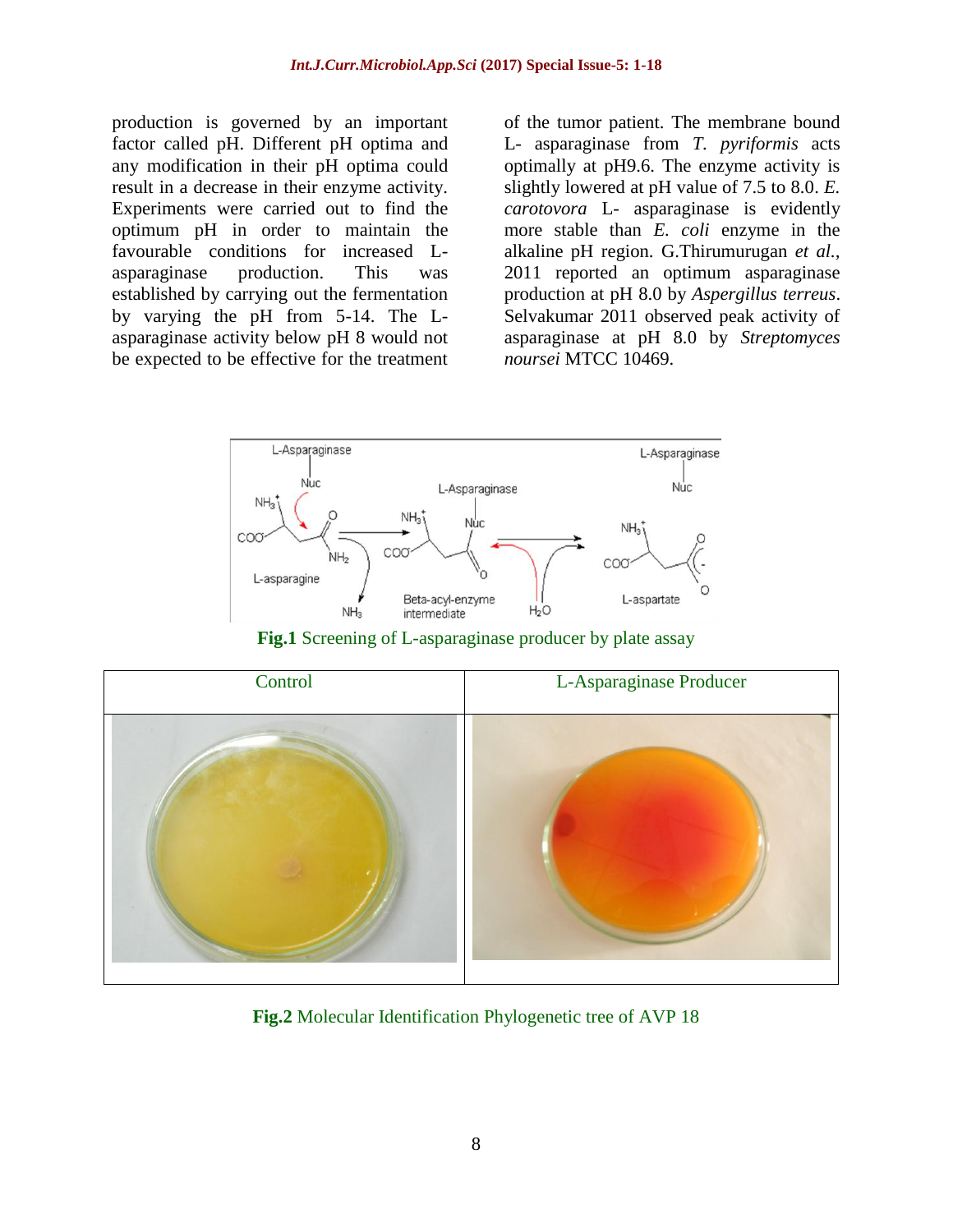



**Fig.3** Enzyme Kinetics of Partial purified L-Asparaginase Enzyme



**Fig.4** Bio processing of L-Asparaginase under Solid State Fermentation (SSF)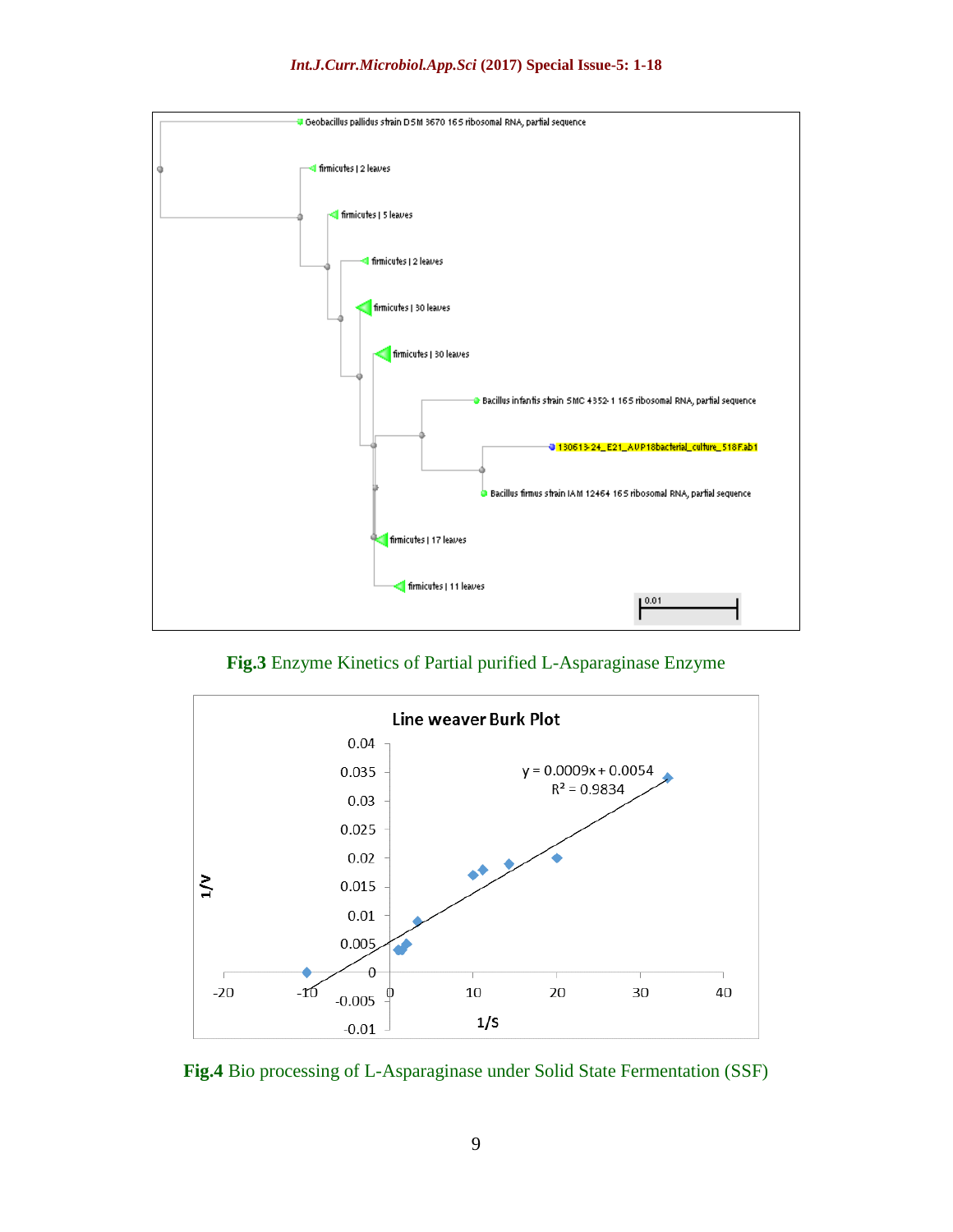

**Fig.5** Production of L-asparaginase by Submerged Fermentation Effect of Temperature

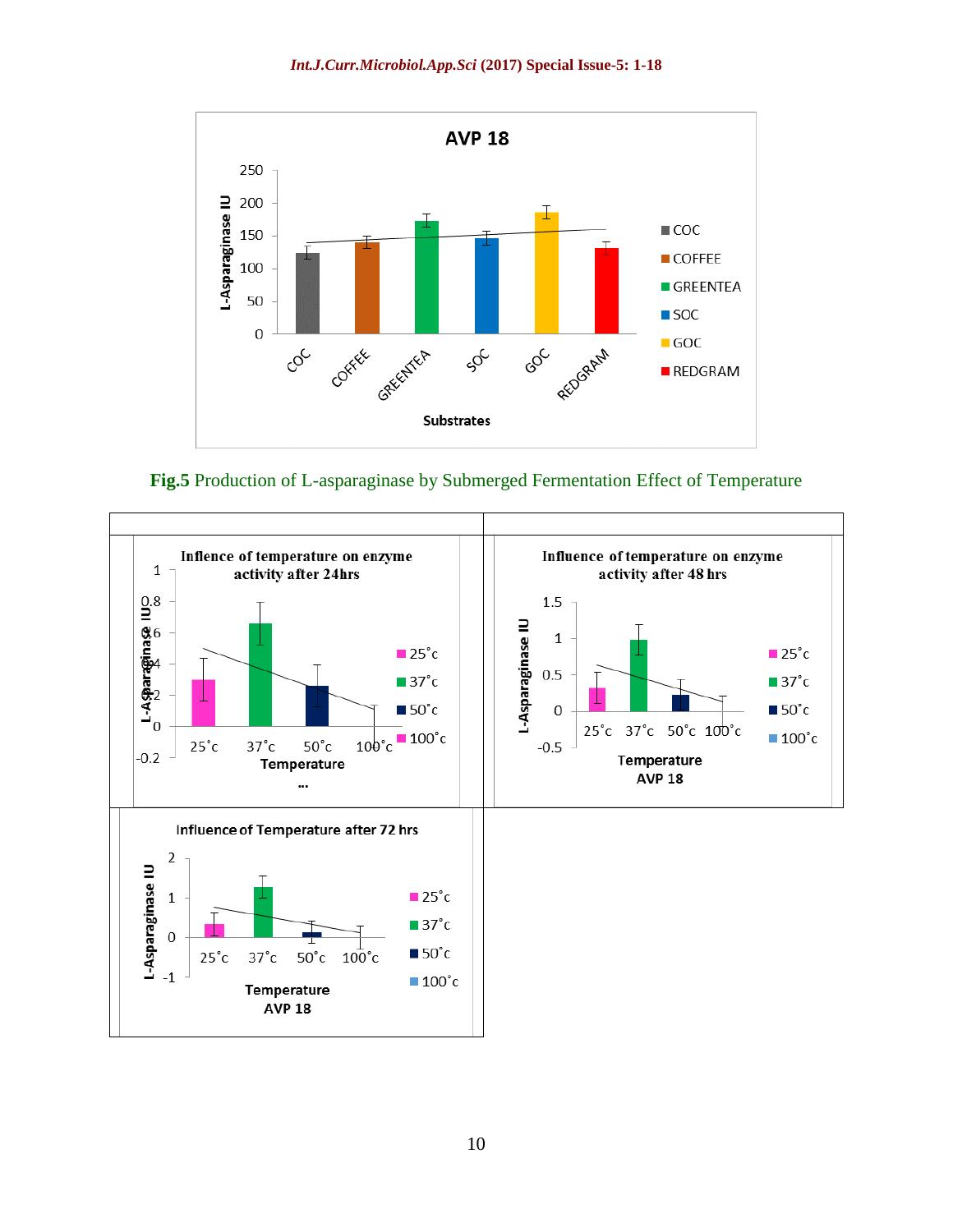**Fig.6** Effect of pH





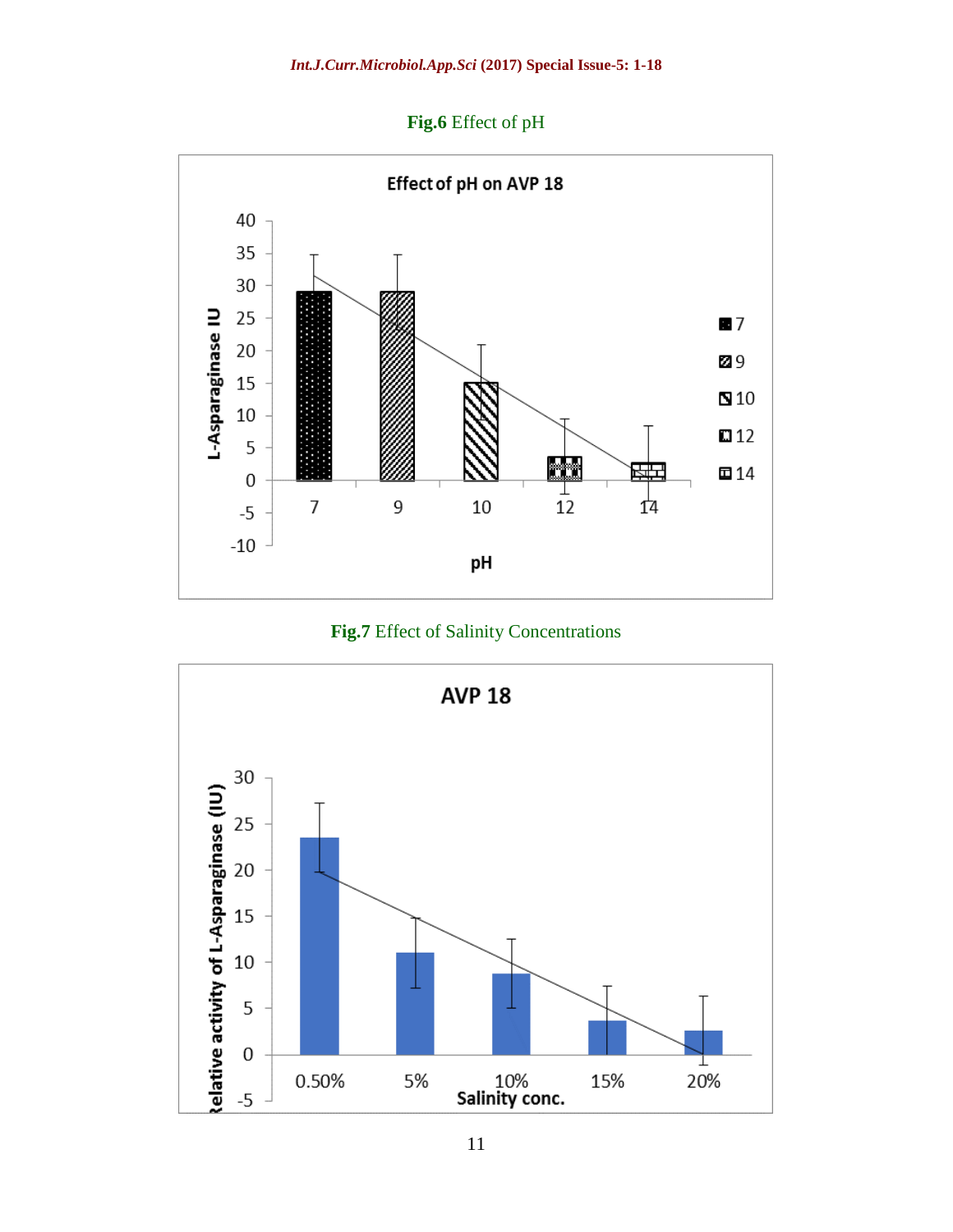



**Fig.9** Effect of Nitrogen sources

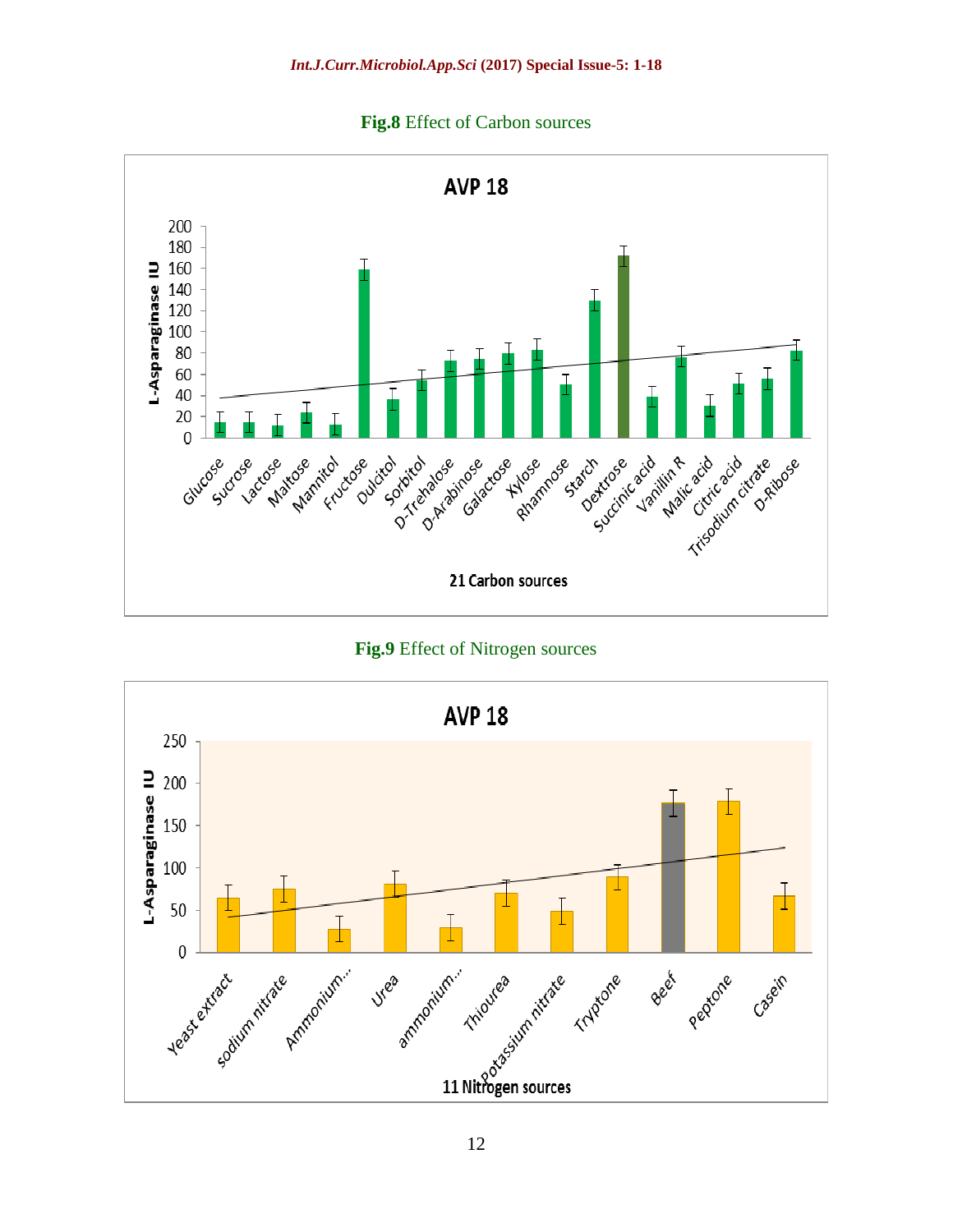





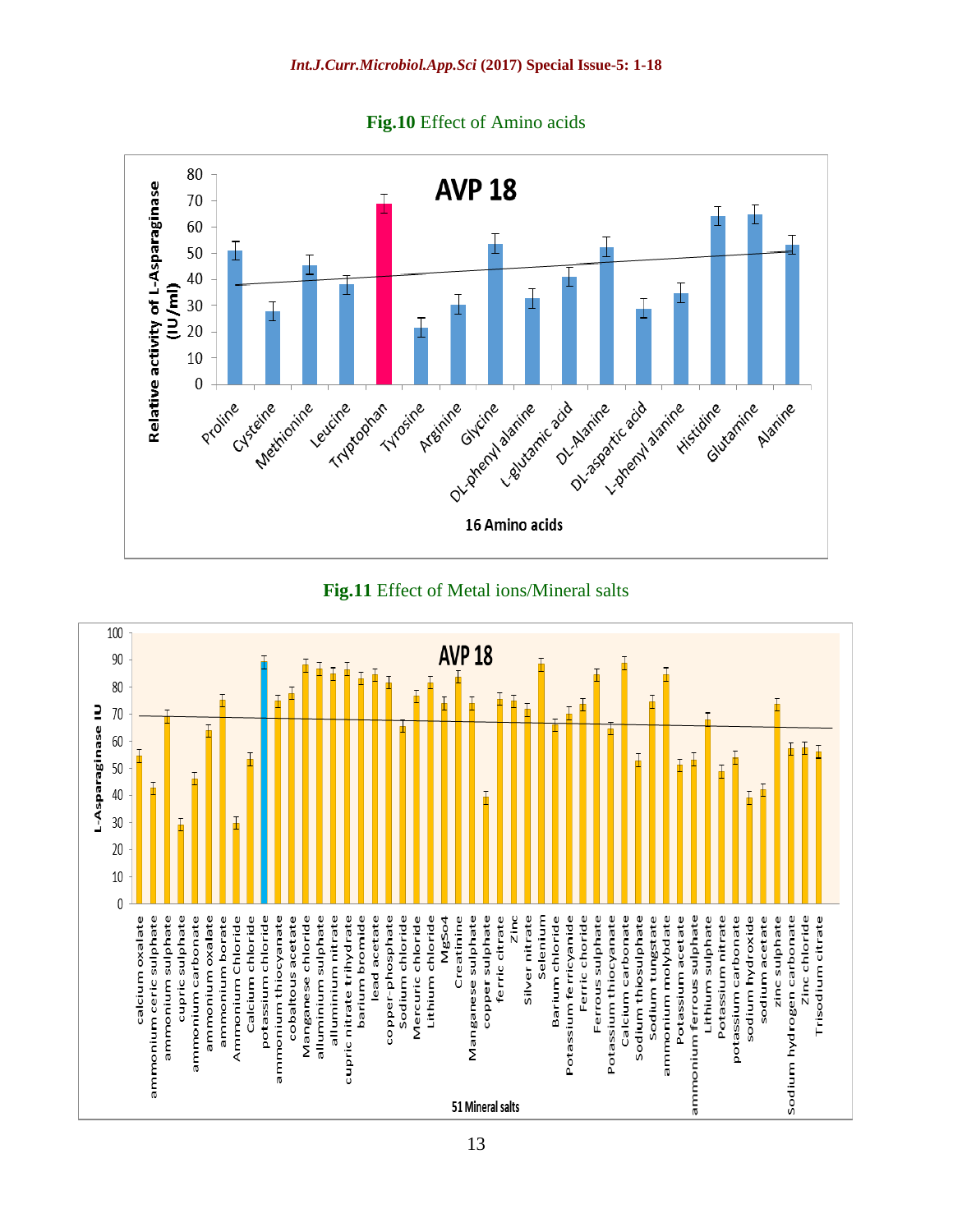

**Fig.12** Effect of Phosphate sources

Percentage of NaCl concentration also effect the L-asparaginase production of AVP 18.The production was inversely related with increasing concentration of NaCl and found to be maximum(28.52 IU/ml) at 0.5% concentration(Figure 7).

Isolate AVP 18 showed maximum Lasparaginase production with Dextrose (171.96 IU/ml) (Figure 8). To determine the effect of carbon sources on L-asparaginase yield, different carbon sources were tested which include 21 sugars. Each of them at a concentration of 0.5% w/v with other optimized conditions was supplemented to the production medium of AVP 18 and they have exerted a considerable effect on the biosynthesis of L-asparaginase. Baskar and Renganathan 2011 reported that glucose was found to be best carbon source for maximum L-asparaginase production using modified Czapek-dox media containing soya bean flour as substrate by *Aspergillus terrus*  MTCC 1782 Baskar and Renganathan, 2011.

AVP18 found to be produce maximum enzyme production in Beef extract as

principle nitrogen source (176.78 IU/ml) (Figure 9). The supplementation of 11nitrogen sources to the production medium had shown a profound impact on the production of L-asparaginase by AVP18.Gaffar and Shethna, 1977 observed the positive effect of supplementation of ammonium sulphate in the production of Lasparaginase Gaffar and Shethna, 1977. Sreenivasulu *et al.,* 2009 have reported ammonium sulphate exhibited maximum enzyme production by the isolated fungus VS-26.

Amino acid Tryptophan (68.9 IU/ml), Mineral source Potassium chloride (89.19 IU/ml) and Phosphate source Di sodium hydrogen phosphate (84.6 IU/ml) were observed to be potential inducers for Lasparaginase production (Figure 10,11 and 12). After optimization Dextrose, Beef extract, Tryptophan, Potassium chloride and Disodium hydrogen phosphate were selected as potential inducers and enhancers.

An attempt was made to evaluate the extent of improvement in production of lasparaginase in the modified formulated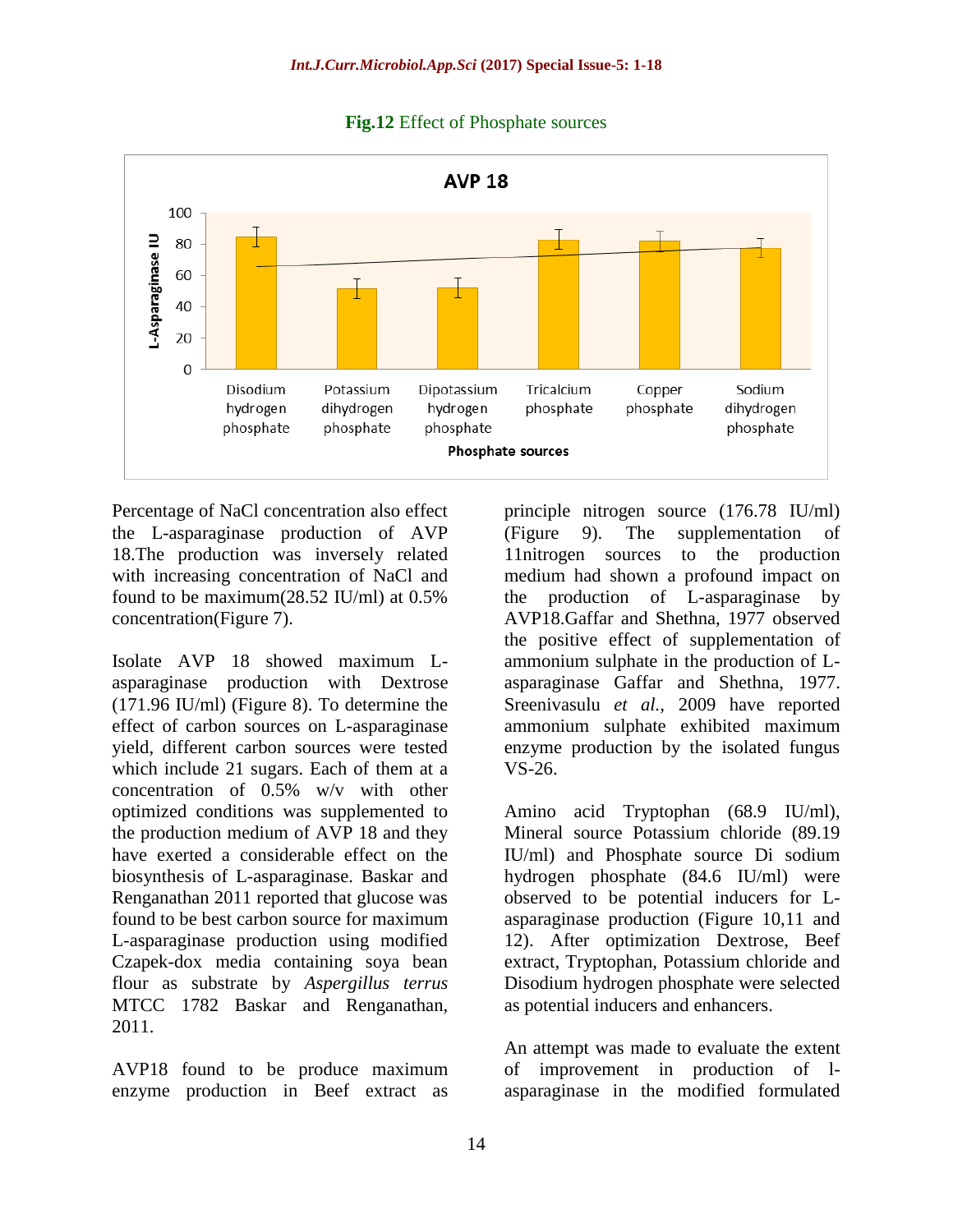production media with necessary inducers and enhancers. 5 folds of enhancement in Lasparaginase production observed with modified production medium indicating highly significant improvement so far observed.

L- asparaginase is a clinical acceptable antitumor agent for the effective treatment of lymphosarcoma and lymphoblastic leukemia (ALL). L-asparagines (Lasparagine amino hydrolase) catalyses the hydrolysis of L- asparagine into aspartic acid and ammonia. L- asaraginase is isolated from various sources such as bacteria, yeast, fungi and plant cell. Lasparagines produced by different cultivation process namely solid state fermentation and submerged fermentation. Production of L- asparaginase affected by various physical and chemical

### **References**

- Abuchowski, A., Kazo, G. and Verhoest, C. 1984. Cancer therapy with chemically modified enzymes. I. Antitumor properties of polyethylene glycol Lasparaginase conjugates. *Cancer Biochem Biophys*, 7, 175-180.
- Akilandeswari, K., Kavitha, K and Vijayalakshmi, M. 2012. ―*Int J Pharmacy and Pharmaceutical Sciences*‖, 4, 363-366.
- Alegre, R., Monte, L. A. and Minim, L. A. 1993. Cheese whey utilization for Lasparaginase production from *Erwnia arodeae* NRRL B-138 in pilot plant. *Arquivos de Biologia e Technology (Curitiba),* 36(3): 525-534.
- Ali, S. S., Rai, V., Soni, K., Kulshrestha, P., Lai. S. K. 1994. A fungal asparaginase with potential antitumor activity. *Ind. J. Microbiol.* 34, 73–76.
- Ali, S. S., Rai, V., Soni, K., Kulshrestha, P., Lai, S. K. 1994. A fungal Lasparaginase with potential antitumor activity. *Ind. J. Microbiol*. 34,

parameters such as C and N concentration, pH, temperature. Many purification techniques used for the purification of Lasparaginase. Among the number of treatments acute leukemia such as steroids, intensive combined treatments, radiation therapy, including stem cell transplants or bone marrow chemotherapy is most preferable.

# **Acknowledgement**

Authors are grateful to University Grants Commission–Special Assistance Programme-Basic Science Research New Delhi India for sanctioning Senior Research Fellowship to Pallavi Rudrapati, Department of Microbiology Acharya Nagarjuna University Guntur Andhra Pradesh, INDIA.

- Aneja, K.R. 2003. *Experiments in Microbiology Plant Pathology and Biotechnology*, Fourth Edition, New Age International (P) Ltd.Publishers, New Delhi.; pp 320.
- Appel, I. M., van Kessel-Bakvis, C., Stigter, R., Pieters, R. 2007. "Influence of two different regimens of concomitant treatment with asparaginase and dexamethasone on hemostasis in childhood acute lymphoblastic leukemia". *Leukemia.* 21 (11): 2377–80. PMID: 17554375.
- Astchul, S.F., Gish, W., Miller, W. Myers EV, Lipman D, 1990. "*J MolBiol*", 215, 403-410.73–76.
- Balasubramanian, K., Ambikapathy, V and Panneer selvam, A. 2012. "International *Journal of Advances in Pharmaceutical Research*‖, 3, 778–783.
- Basha Saleem, N., Rekha, R., Komala, M. and Ruby, S. 2009. Production of Extracellular Antileukaemic Enzyme Lasparaginase from Marine Actinomycetes by Solidstate and Submerged Fermentation: Purification and Characterisation. *Tropical Journal of Pharmaceutical Research*. 8 (4): 353-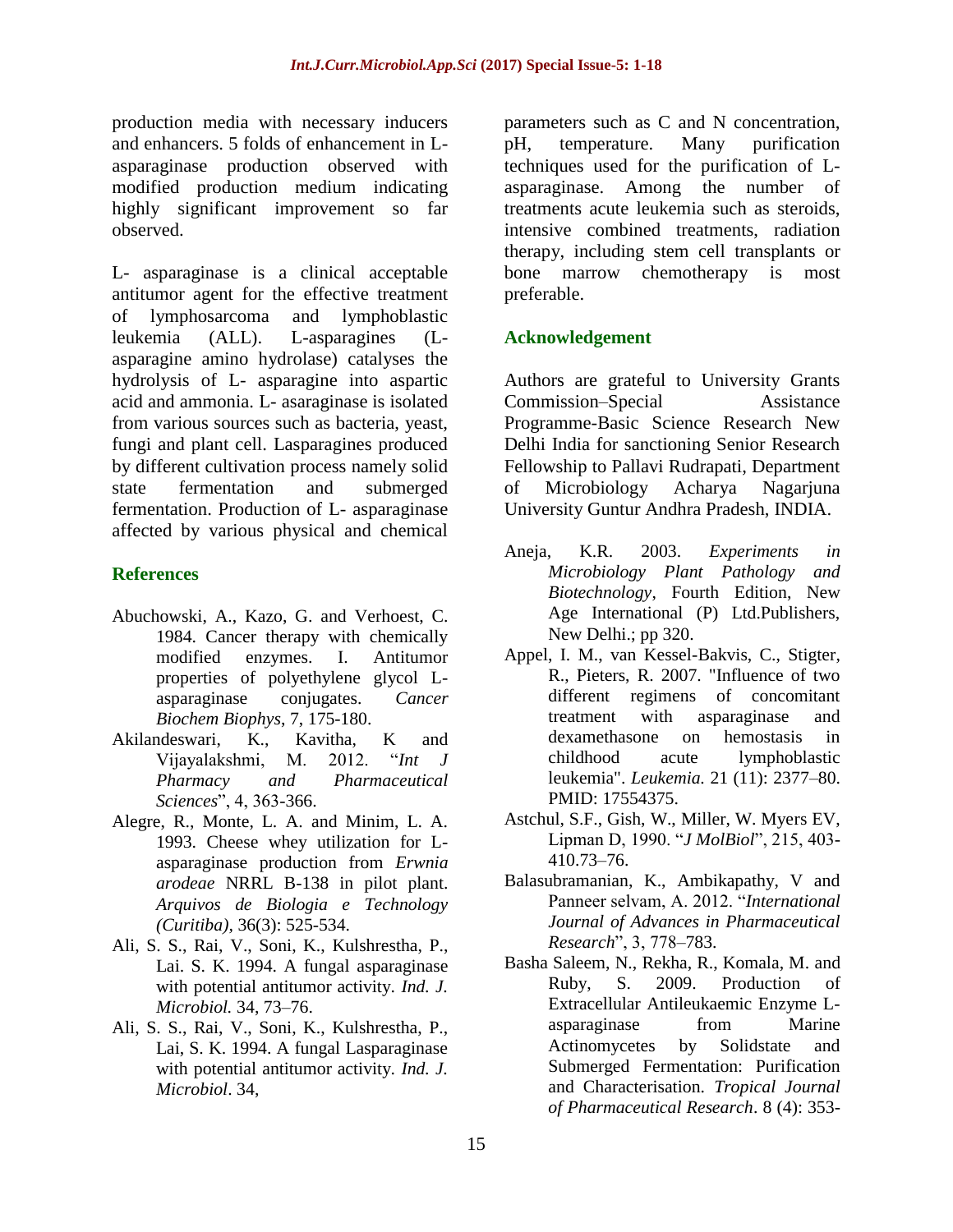360.

- Basha, N,S., Rekha, R., Komala, M., Ruby, S. 2009 Production of extracellular antileukemic enzyme L-asparaginase from marine actinomycetes by solid state and submerged fermentation, Purification and Characterization, *"Trop.J.pharm",* 8(4), 353-360.
- Baskar, G and Renganathan, S. 2011. Design of experiments and artificial neural network linked genetic algorithm for modelling and optimization of Lasparaginase production by *Aspergillus terreus* MTCC 1782. *Biotechnology and Bioprocess Engineering.* 16: 50-58..
- Bazzicalupo, M., Fani, R. 1995 "Humana *Press Inc*", Totowa NJ, 112-124.
- Berenbaum, M. C., Ginsburg, H., Gilbert, D. M. 1970.Effects of L asparaginase on lymphocyte target cell reactions In Vitro. *Nature.* 227, 1147–1148. PMID: 4915992.
- Boos, J., Werber, G., Ahlke, E., Schulze-Westhoff, P., Nowak-Göttl, U., Würthwein, G., Verspohl, E. J., Ritter, J., Jürgens, H. 1996. Monitoring of asparaginase activity and asparagine levels in children on different asparaginase preparations. *Eur J Cancer,* 32, 1544-1550. PMID: 8911116.
- Box, G. E. P., Hunder, W. G., Hunder, S. J. 1978. *Statistics for Experiments.* John Wiley & Sons Inc New York.
- Davidson, L., Burkorn, M., Ahn, S., Chang, L. C. and Kitto, B. 1977. Lasparaginase from Citrobactor freundii. *Biochim. Biophs Acta.* 480:282- 94. PMID: 401650.
- Dejong. 1972. L- asparaginase production by *Streptomyces griseus*. *Appl. Microbiol.* 23; 1163-64. PMID: 4626231.
- Dhevendaram, K. and Annie, K. 1999. Antibiotic and L- asparaginase of Streptomycetes isolated from fish, Shellfish and sediments of veli estuarine along Kerala coast, *Indian J Mar Science.* 28: 335-37.
- Distasio, J.A., Nrodrerman, R., Kafkewitz, D. and Goodman, D. 1976. Purification and characterization of L-Asparaginase with antilymphoma activity from *Vibrio succinogenes. J. Biolog. Chem.,* 251: 6929 – 6933
- Doelle, H.W., Mitchell, D.R., Rolz, C.E. 1992. Solid Substrate Cultivation, "Elsevier *Applied Science",* London, 7-16.
- Duval, M., Suciu, S., Ferster, A., Rialland, X., Nelken, B., Lutz, P., Benoit, Y., Robert, A., Manel, A.M., Vilmer, E., Otten, J., Phillippe, N. Comparison of *Escherichia coli* Asparaginase with Erwinia asparaginase in the treatment of childhood lymphoid malignancies. Results of a randomized European organization for research and treatment of cancer children's leukemia group phase 3 trails. "*Blood*", 99, 2002, 2734-2739.
- El-Bessoumy, A. A., Mohamed, S. and Jehan, M. 2004. Production, Isolation, and Purification of L- asparaginase from *Pseudomonas Aeruginosa* 50071 Using Solid-state Fermentation. *Journal of Biochemistry and Molecular Biology*. 37(4): 387-393.
- El-Bessoumy, A.A., Sarhan, M. and Mansour J. 2004. Production, Isolation, and Purification of LAsparaginase from *Pseudomonas aeruginosa* 50071 using solid state fermentation. *J. Biochem. Mol. Biol.,* 37: 387-393.
- Frank, B. H., Pekar, A. H., Veros, A. J. Ho PPK, Crystalline L asparaginase from Escherichia coli B. II. Physical properties, subunits, and reconstitution behavior. *J. Biol. Chem*, 245, 3716. PMID: 4919215. 1977.
- Gaffar, S.A and Shethna,Y.I. 1977. Purification and Some Biological Properties of Asparaginase from *Azotobacter vinelandii. Appl Environ Microbiol.* 33(3): 508-514.
- Gallogher, M. P., Murshall, R. D. and Wilson, R. 1989. Asparaginase drug for treatment of acute lymphoblastic leukemia. *Essays Biochem*., 24, 1-40.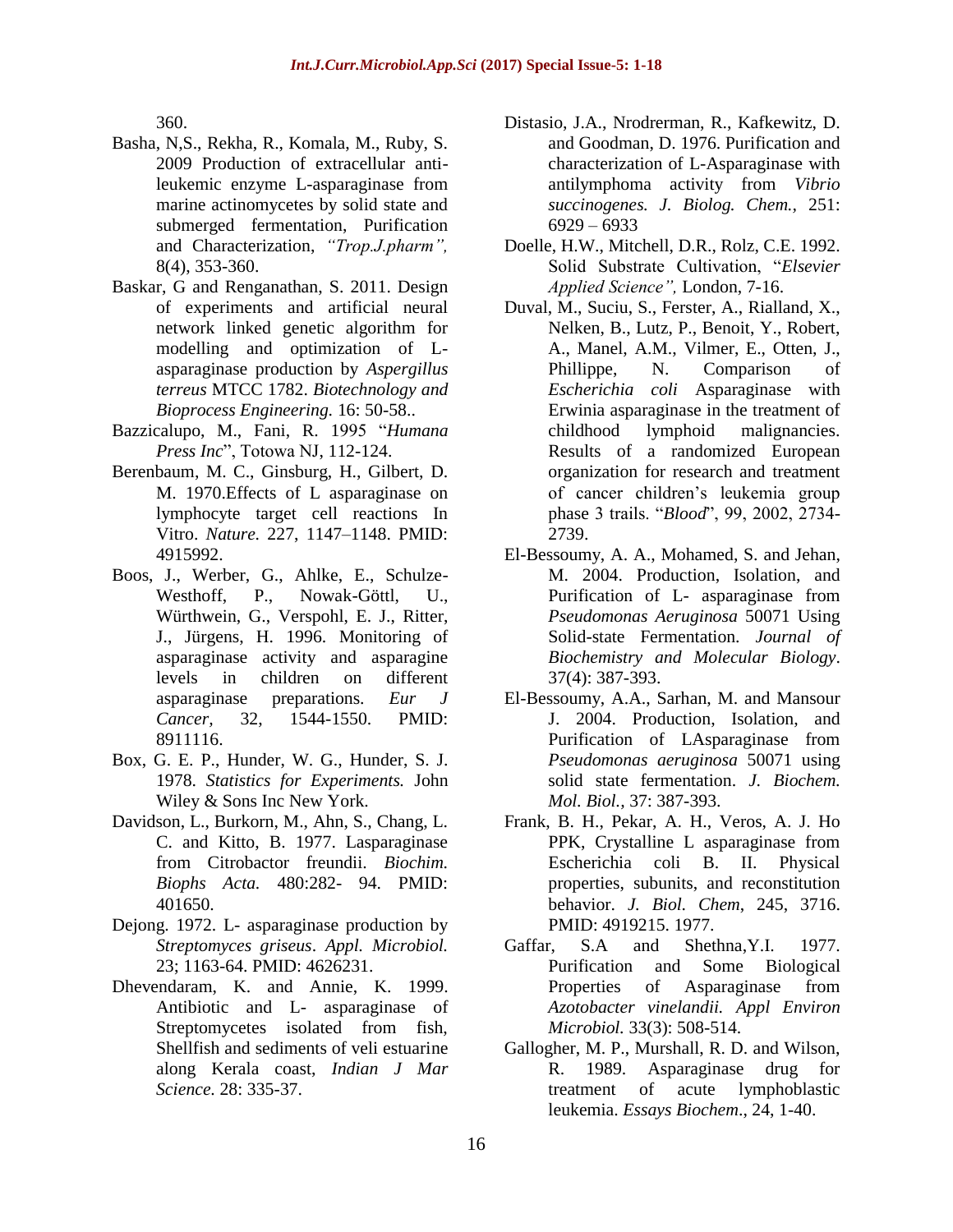- Giovanni, L., Pagliardi, V. G. F., Gavosto. 1973. Mechanism of Action of L Asparaginase on the Cell Cycle and Growth in Acute Lymphoblastic Leukemia. *Acta Haematol,* 50:257-268. PMID: 4202629.
- Gulati R *et al.,* 1997. A rapid plate assay for screening L-asparaginase producing microorganisms. *LettApplMicrobiol*; 24: 23-26.
- Heesgen, V., Matlok, J., Schrader, S. and Rudolph, H. 1996. Asparagine catabolism in bryophytes: Purification and characterization of two Lasparaginase isoforms from Sphagnum fallex. *Physiologia Plantarum.* 97(2): 402-410.
- Hellman, K., Miller, D. S. and Cammack, K. A. 1983.The effect of freeze drying on the quarternary structure of Lasparaginase EC-3.5.1.1 from *Erwinia carotovora, Biochemica-et-Biophysia-Acta.* 749(2):133-142. PMID: 6652094.
- Hess, J., Leitner, C., Galhaup, C. 2002. Enhanced formation of extracellular laccase activity by the white-rot fungus Trametes multicolor, *Applied Biochemistry and Biotechnology*—Part A Enzyme Engineering and Biotechnology, 98-100, pp. 229– 241. PMID: 12018250,
- Hill, J., Roberts, J., Loeb, E. A. Kahn and Hill, R. 2002. L- asparaginase therapy for leukemia and other malignant neoplasm. *JAMA.* 1967: 882.
- Howard, C. and Schwartz, J. H. 1968. Production of L-asparaginase II by Escherichia coli. *J. Bacteriol.* 96:2043- 2048. PMID: 4881701.
- Hymavathi, M., Sathish, T., Subba Rao, Ch., Prakasham, R.S. 2009. *Appl Biochem Biotechnol.,* 159, 191–198.
- Joner, P. E. 1976. Purification and properties of L-asparaginase B from *Acinatobacter calcoaceticus. Biochem Biophys Acta*., 438,287-295. PMID: 938683.
- Jones, G. E. 1977. Genetic and physiological relationships between Lasparaginase I and L- asparaginase II *Saccharomyces*

*cerevisiae*. *Journal of biotechnology,* 130(1): 128-130. PMID: 323221.

- Kamble, K. D., Bidwe1, P. R., Muley, V. Y., Kamble, L. H., Bhadange, D. G. and Musaddiq, M. 2012. Characterization of L-asparaginase Producing Bacteria from Water, Farm and Saline Soil. *Bioscience discovery,* 3(1):116-119.
- Kelecom, A. 2002. Secondary metabolites from marine microorganisms, "An. *Acad. Bras.Cienc",* 74(1), 151- 170.
- Khamna, S., Yokota, A and Lumyong, S. 2009. ―*International Journal of Integrative Biology*", 6, 22–26...
- Kharwar R.N, Mishra, A., Gond, S.K., Stierle, A. and Stierle,D. 2011. Anticancer compounds derived from fungal endophytes: their importance and future challenges, ―*Nat. Prod. Rep",* 28, 7, 1208-1228.
- Kornbrust, B. A., Oestergaard, P. R., Stringer, M. A. 2009. "Evaluating the Potential for Enzymatic Acrylamide Mitigation in a Range of Food Products Using an Asparaginase from Aspergillus oryzae". *Journal of Agricultural and Food Chemistry.* 57 (10): 4168– 4176. doi: 10.1021/jf900174q. Epub 2009 Apr 23. PMID: 193886392009.
- Maladkar, N. K., Singh, V. K., Naik, S. R. 1993. Fermentative production and isolation of L- asparaginase from *Erwinia carotovora,* EC-3 *Hindustan Antibiotic Bull,* 35, 77-86. PMID: 8181956.
- Maria,I.M., Edna Maria, M.O., Alberdan, S.S., Gisela, L.C. 2004 Production of Lasparaginase by Filamentous Fungi. *MemInstOswaldo Cruz, Rio de Janeiro*, 99(5): 489-492.
- Mashburn, L, T., and Wriston, J. C. 1964. Tumor inhibitory effect of Lasparaginase from *E. coli*, *Arch Biochem Biophys,* 105, 450-452.
- Moorthy, V., Aishwarya Ramalingam., Alagatrsamy Sumanthan and Rajesh tippapur Shankaranaya. 2010. Production, purification and characterization of extracellular L